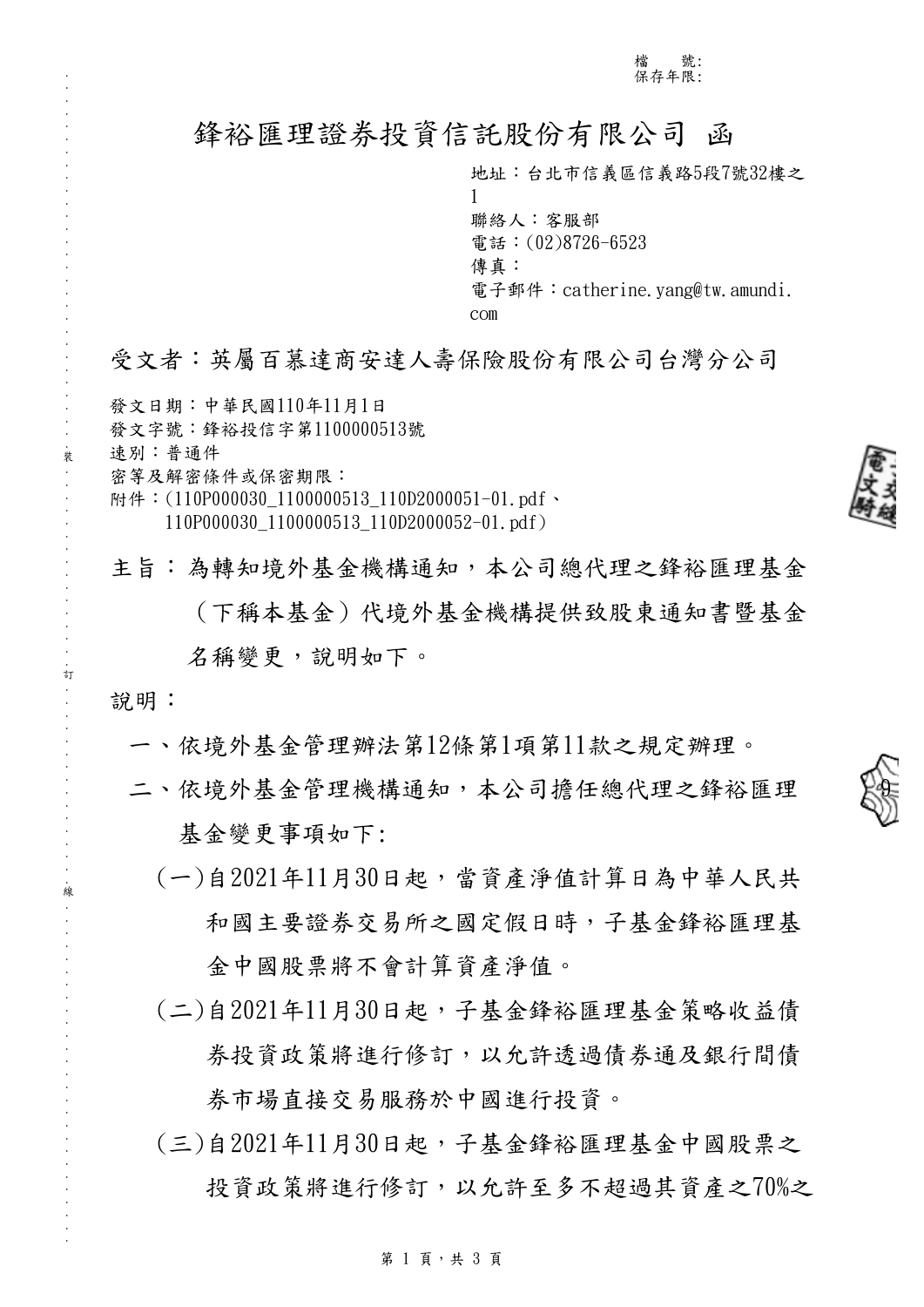比例投資於中國A股。

. . . . . . . . . . . . . . . . . . . . . . . . . . . . . . 裝 . . . . . . . . . . . . . . . . 訂 . . . . . . . . . . . . . . . . 線 . . . . . . . . . . . . . . . . . . . . . . . . . . .

33

- (四)自2021年11月30日起,子基金鋒裕匯理基金新興市場當 地貨幣債券及鋒裕匯理基金美元短期債券之投資政策及 管理流程將修訂為:
	- 1、納入一補充目標,旨在實現其投資組合獲得高於投資 範圍之ESG分數。
	- 2、於其管理流程中反映ESG相關方法以符合揭露規定第8 條關於提倡環境或社會特性之商品規定。

因此,子基金將依據揭露規定第8條進行分類。

(五)自2021年11月30日起,子基金鋒裕匯理基金領先歐洲企 業股票將更名為鋒裕匯理基金永續領先歐洲企業股票

(Amundi Funds Sustainable Top European

Players)。該子基金之目標、投資政策及管理流程將修 訂為:

1、採用新目標,句括依據揭露規定第9條透過永續性投資 增加子基金之資產價值,旨在為減少投資組合之碳足 跡作出貢獻。

0

2、將用於揭露規定目的之指標自MSCI Europe Index 變 更為MSCI Europe Climate Change Index。新指標將 作為調整投資組合碳濃度之參考。

3、於其管理流程中反映ESG相關方法以符合揭露規定第9 條關於提倡環境或社會特性之商品規定。

(六)自2022年2月1日起,子基金鋒裕匯理基金美元短期債券 之指標將變更為:

指標: ICE BofA US 3-month Treasury Bill Index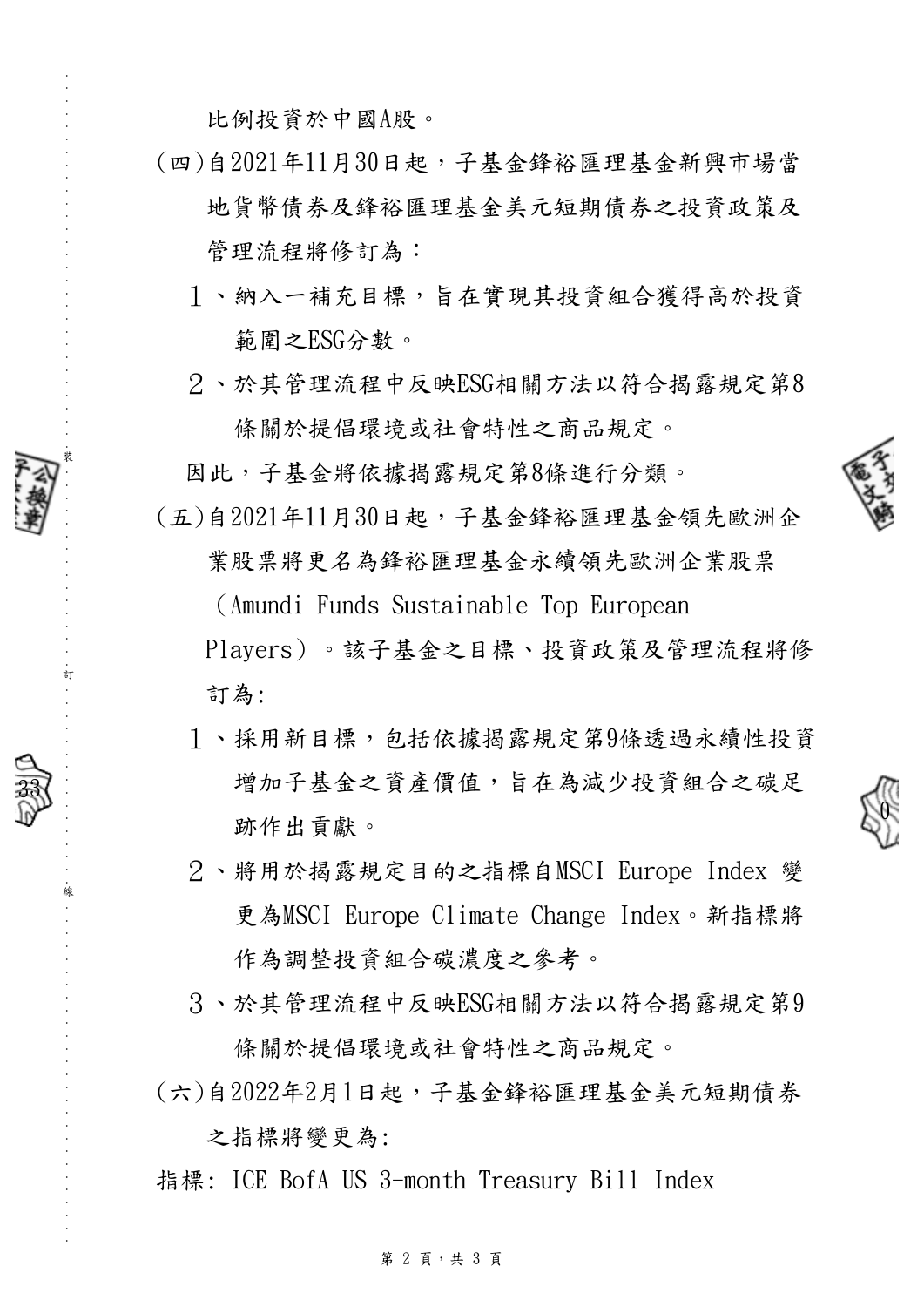績效費指標: ICE BofA US 3-month Treasury Bill Index (七)若您不同意此等變更,您得買回您的股份而毋須支付鋒

裕匯理基金公開說明書中所載之買回費。

(八)本公司為確保資訊傳遞,亦於2021年10月29日公告以上 訊息至境外基金資訊觀測站,詳細內容請參閱致股東通

# 知書。

. . . . . . . . . . . . . . . . . . . . . . . . . . . . . . 裝 . . . . . . . . . . . . . . . . 訂 . . . . . . . . . . . . . . . . 線 . . . . . . . . . . . . . . . . . . . . . . . . . . .

68

正本:臺灣銀行股份有限公司、臺灣土地銀行股份有限公司、合作金庫商業銀行、第一 商業銀行股份有限公司、華南商業銀行股份有限公司、彰化商業銀行股份有限公 司、上海商業儲蓄銀行股份有限公司、台北富邦商業銀行股份有限公司、國泰世 華商業銀行股份有限公司、高雄銀行股份有限公司、兆豐國際商業銀行股份有限 公司、花旗(台灣)商業銀行股份有限公司、王道商業銀行股份有限公司、臺灣中 小企業銀行股份有限公司、渣打國際商業銀行股份有限公司、台中商業銀行股份 有限公司、京城商業銀行股份有限公司、滙豐(台灣)商業銀行股份有限公司、法 商法國巴黎銀行台北分公司、瑞興商業銀行股份有限公司、華泰商業銀行股份有 限公司、臺灣新光商業銀行股份有限公司、陽信商業銀行股份有限公司、板信商 業銀行股份有限公司、三信商業銀行股份有限公司、聯邦商業銀行股份有限公 司、遠東國際商業銀行股份有限公司、元大商業銀行股份有限公司、永豐商業銀 行股份有限公司、玉山商業銀行股份有限公司、凱基商業銀行股份有限公司、星 展(台灣)商業銀行股份有限公司、台新國際商業銀行股份有限公司、日盛國際商 業銀行股份有限公司、安泰商業銀行股份有限公司、中國信託商業銀行股份有限 公司、基富通證券股份有限公司、鉅亨證券投資顧問股份有限公司、國際康健人 壽保險股份有限公司、英屬百慕達商安達人壽保險股份有限公司台灣分公司、永 豐金證券股份有限公司、安聯人壽保險股份有限公司、凱基證券股份有限公司、 安聯證券投資信託股份有限公司、富盛證券投資顧問股份有限公司、國泰證券投 資顧問股份有限公司、容海國際證券投資顧問股份有限公司、國泰證券投資信託 股份有限公司、野村證券投資信託股份有限公司、新光證券投資信託股份有限公 司、法商法國巴黎人壽保險股份有限公司台灣分公司、國泰人壽保險股份有限公 司、合作金庫人壽保險股份有限公司、富邦人壽保險股份有限公司、宏泰人壽保 險股份有限公司、新光人壽保險股份有限公司、全球人壽保險股份有限公司、台 灣人壽保險股份有限公司、元大人壽保險股份有限公司、富邦綜合證券股份有限 公司、元富證券股份有限公司

副本: 電20和4493文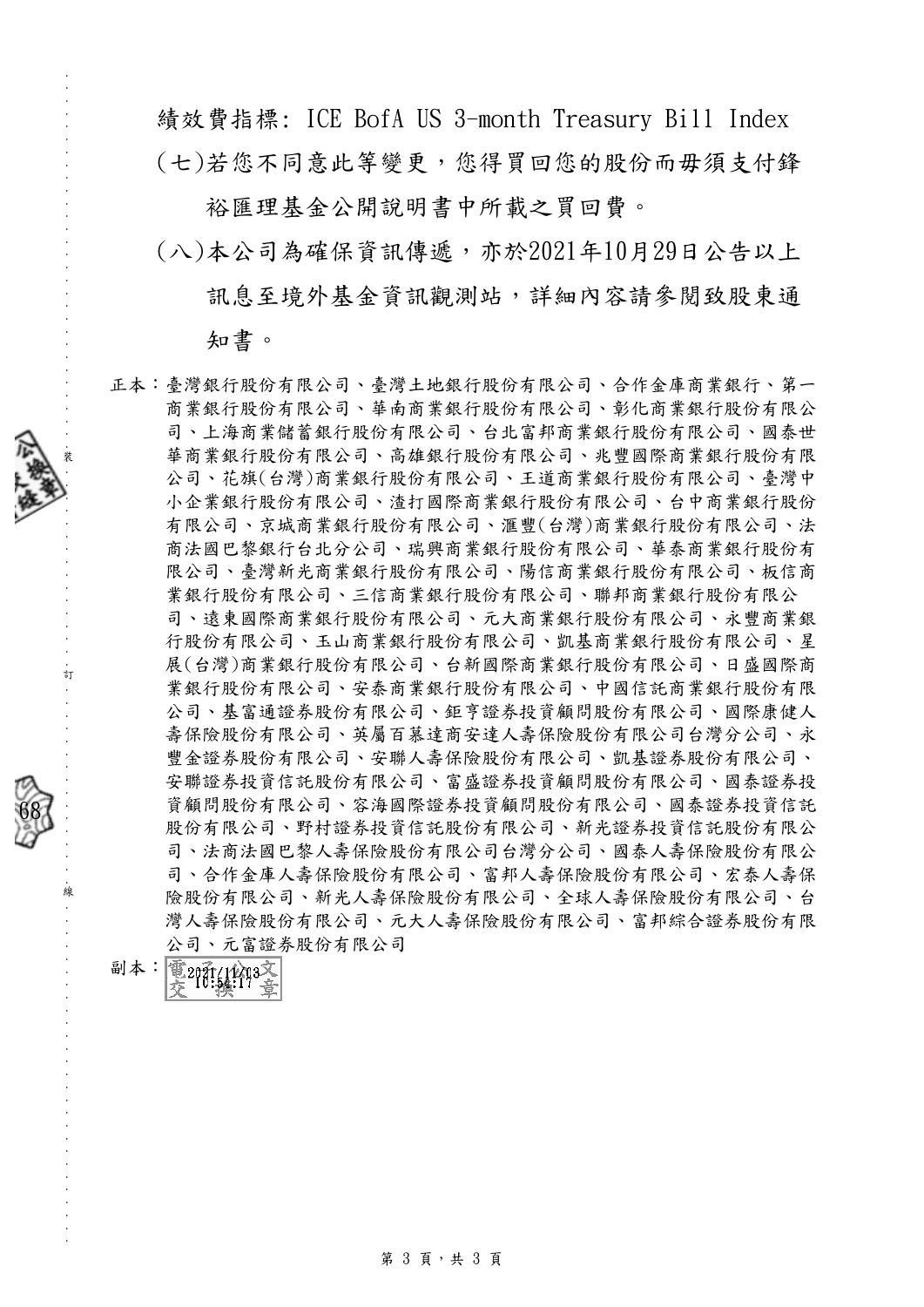

**(**中文節譯文僅供參考,與原文相較可能不盡完整或有歧異,如有疑義應以英文本為準。**)**

**(**節譯文**)** 

# 致股東通知書: 鋒裕匯理基金

 2021 年 10 月 29 日 盧森堡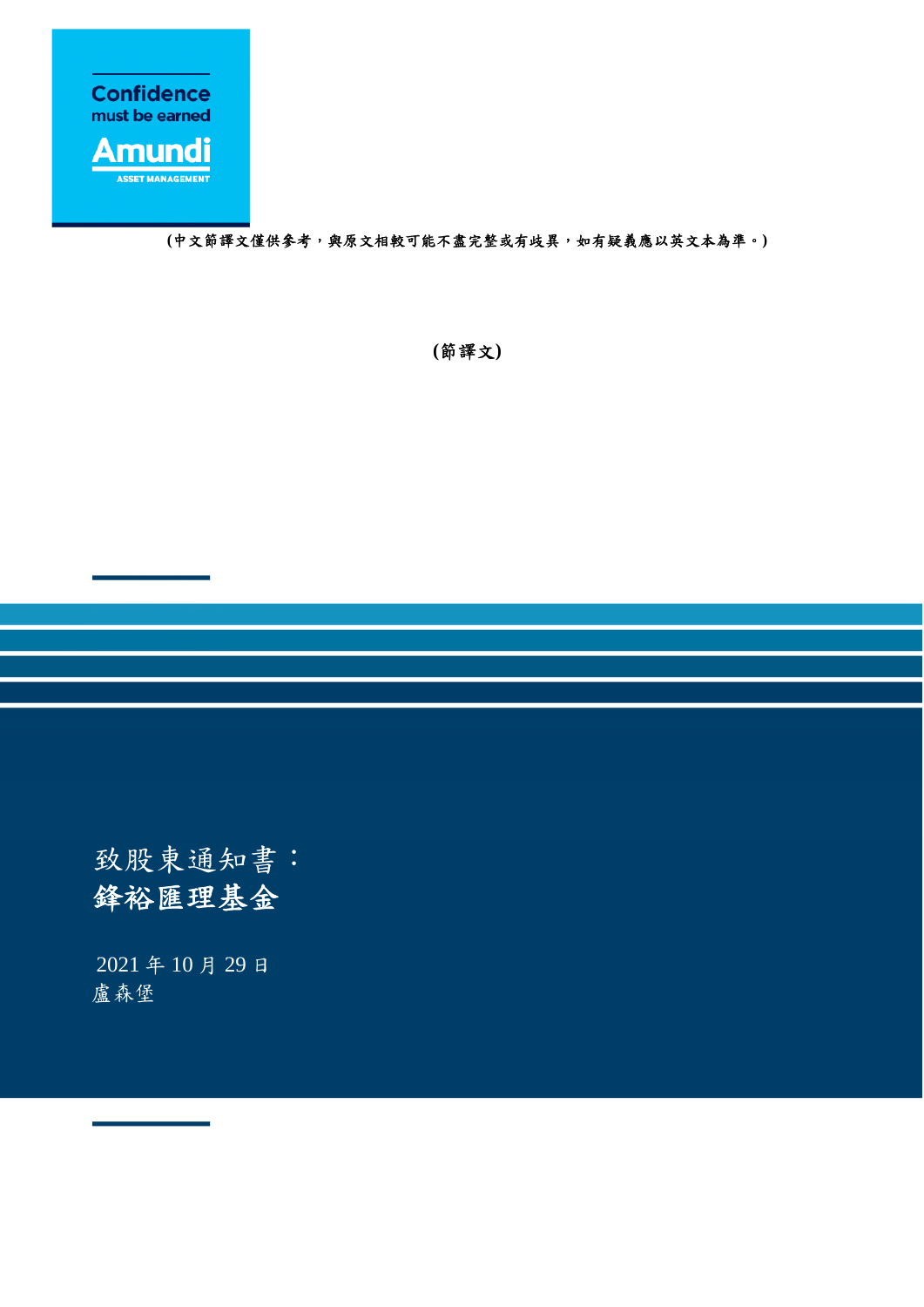**(**中文節譯文僅供參考,與原文相較可能不盡完整或有歧異,如有疑義應以英文本為準。**)** 

# 致股東通知書 **2021** 年 **10** 月 **29** 日

# 目錄

| 1. | 資產淨值於國定假日暫停計算                                             | $\overline{2}$             |
|----|-----------------------------------------------------------|----------------------------|
| 2. | 修訂投資政策:鋒裕匯理基金策略收益債券(本基金有相當比<br>重投資於非投資等級之高風險債券且配息來源可能為本金) | $\overline{2}$             |
| 3. | 修訂投資政策:鋒裕匯理基金中國股票                                         | $\overline{2}$             |
| 4. | [與臺灣無關,略譯]                                                | $\overline{3}$             |
| 5. | [與臺灣無關,略譯]                                                | 3                          |
| 6. | [與臺灣無關,略譯]                                                | $\overline{3}$             |
| 7. | 修訂投資政策:鋒裕匯理基金美元短期債券                                       | 3                          |
| 8. | 修訂投資政策:鋒裕匯理基金新興市場當地貨幣債券(基金之<br>配息來源可能為本金)                 | $\overline{\mathbf{4}}$    |
| 9. | [與臺灣無關,略譯]                                                | $\boldsymbol{\mathcal{L}}$ |
|    | 10. 子基金更名、修訂投資政策及變更指標:鋒裕匯理基金領先<br>歐洲企業股票                  | $\overline{\mathbf{4}}$    |
|    | 11. [與臺灣無關,略譯]                                            | 5                          |
|    | 12. [與臺灣無關,略譯]                                            | 5                          |
|    | 13. [與臺灣無關,略譯]                                            | 5                          |
|    | 14. 變更指標:鋒裕匯理基金美元短期債券                                     | 5                          |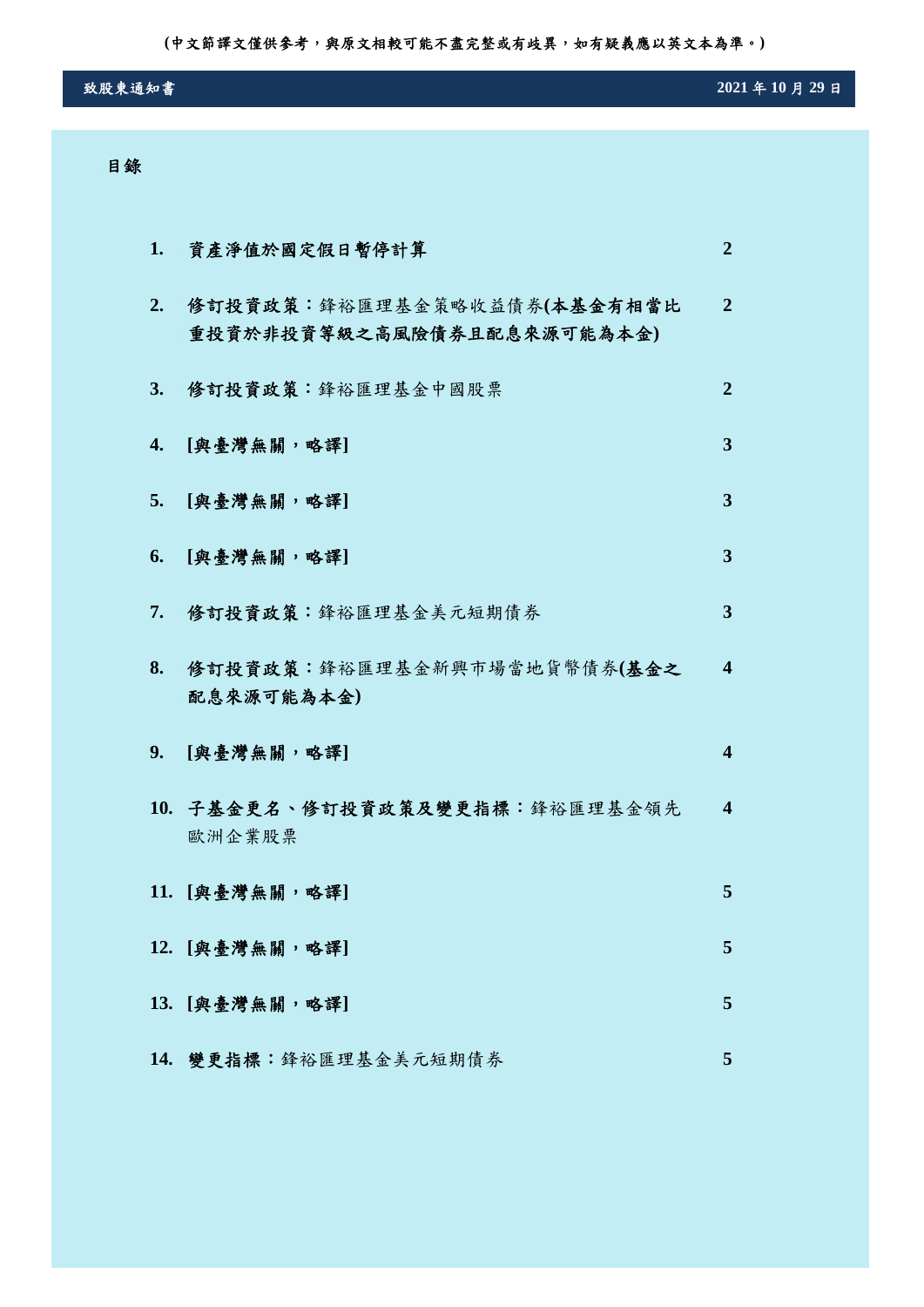**(**中文節譯文僅供參考,與原文相較可能不盡完整或有歧異,如有疑義應以英文本為準。**)**

親愛的股東,

鋒裕匯理基金之董事會(下稱「董事會」)謹致函通知您下列變更:

# **1.** 資產淨值於國定假日暫停計算

當資產淨值計算日為下表所列國家主要證券交易所之國定假日時,下列子基金不會計算其資產 淨值(NAV):

| 子基金 |              | 主要證券交易所之假日:     |  |
|-----|--------------|-----------------|--|
|     | 鋒裕匯理基金美國研究股票 | 盧森堡或美國          |  |
|     | 鋒裕匯理基金美國鋒裕股票 |                 |  |
|     | 鋒裕匯理基金中國股票   | 盧森堡、香港或中華人民共和國* |  |

此一新規則取代於相同國家之國定假日不計算資產淨值之現行規定。

\*自 2021 年 11 月 30 日起,當資產淨值計算日為中華人民共和國主要證券交易所之國定假日 時,子基金鋒裕匯理基金中國股票將不會計算資產淨值。

# **2.** 修訂投資政策:鋒裕匯理基金策略收益債券**(**本基金有相當比重投資於非投資等級之高風 險債券且配息來源可能為本金**)**

自 2021年11月30日起,子基金之投資政策將進行修訂,以允許透過債券通及銀行間債券市場 直接交易服務(CIBM Direct)於中國進行投資。子基金修訂後之投資政策將為:

本子基金至少將其資產之 *80%*投資於債券,包括抵押相關和資產基礎證券。此等投資可能來自 於全世界任何地區,包括新興市場,且可能以任何貨幣計價。本子基金最高得將其資產之 *70%* 投資於低於投資等級之債券;最高得將其資產之 *20%*投資於債券評等為標準普爾 *CCC* 以下, 或管理公司認為具相當品質之債券;最高得將其資產之 *30%*投資於可轉換證券並在輔助之基礎 上投資股票。本子基金最高亦得將其資產之 *5%*投資於以當地貨幣計價之中國債券。得直接或 間接(包括透過債券通及銀行間債券市場直接交易服務)投資於以任何貨幣計價之中國債券。

本子基金得將貨幣曝險對沖回美元或歐元。本子基金得以任何貨幣持有其投資部位,包括作為 管理貨幣曝險之方法。

本子基金最高得將其資產之 *10%*投資於其他 *UCIs* 及 *UCITS*。

# **3.** 修訂投資政策:鋒裕匯理基金中國股票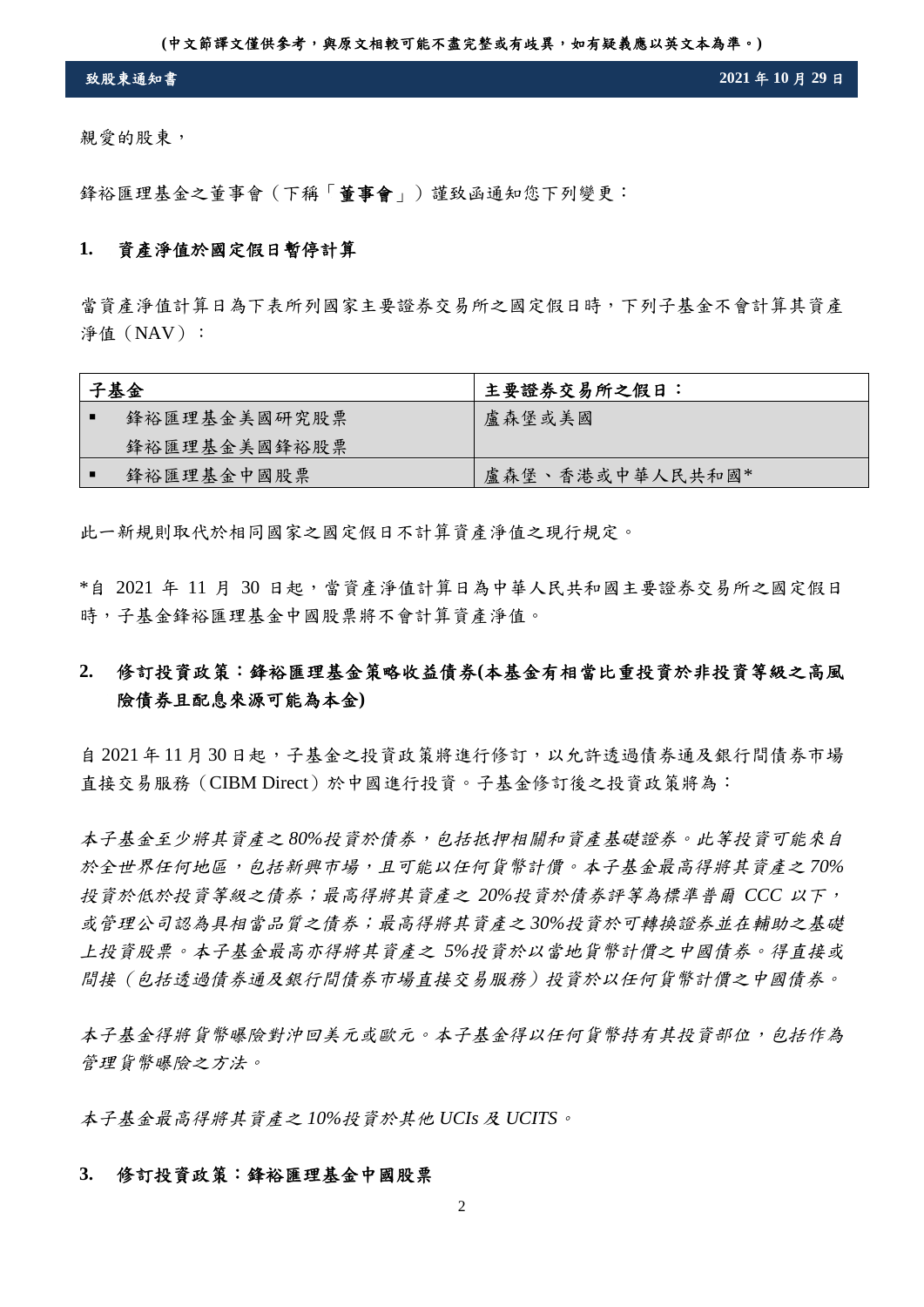自 2021 年 11 月 30 日起,子基金之投資政策將進行修訂,以允許至多不超過其資產之 70%之 比例投資於中國 A 股。

子基金現行之投資政策如下:

本子基金為依據揭露規定*(Disclosure Regulation)*第 *8* 條推行 *ESG* 特性之金融商品。

本子基金主要投資於設於中華人民共和國或主要於中華人民共和國營業之公司之股票,且該等 股票於中華人民共和國或香港之證券市場掛牌。

本子基金最高得將其資產之 *10%*投資於其他 *UCIs* 及 *UCITS*。

本子基金得隨時投資並透過滬港通直接投資中國 *A* 股,其最大曝險不得超過其淨資產之 *20%*。 本子基金得透過人民幣合格境外機構投資人*(R-QFII)*許可制投資於中國。

子基金修訂後之投資政策將為:

本子基金為依據揭露規定*(Disclosure Regulation)*第 *8* 條提倡 *ESG* 特性之金融商品。

本子基金主要投資於設於中華人民共和國或主要於中華人民共和國營業之公司之股票,且該等 股票於中華人民共和國或香港之證券市場掛牌。

本子基金透過滬港通投資並直接投資中國 *A* 股,惟其最大曝險須總是低於其淨資產之 *70%*。本 子基金得透過人民幣合格境外機構投資人*(R-QFII)*許可制投資於中國。

本子基金最高得將其資產之 *10%*投資於其他 *UCIs* 及 *UCITS*。

### **4. [**與臺灣無關,略譯**]**

**5. [**與臺灣無關,略譯**]** 

## **6. [**與臺灣無關,略譯**]**

# **7.** 修訂投資政策:鋒裕匯理基金美元短期債券

自 2021年11月30日起,子基金之投資政策及管理流程將修訂為: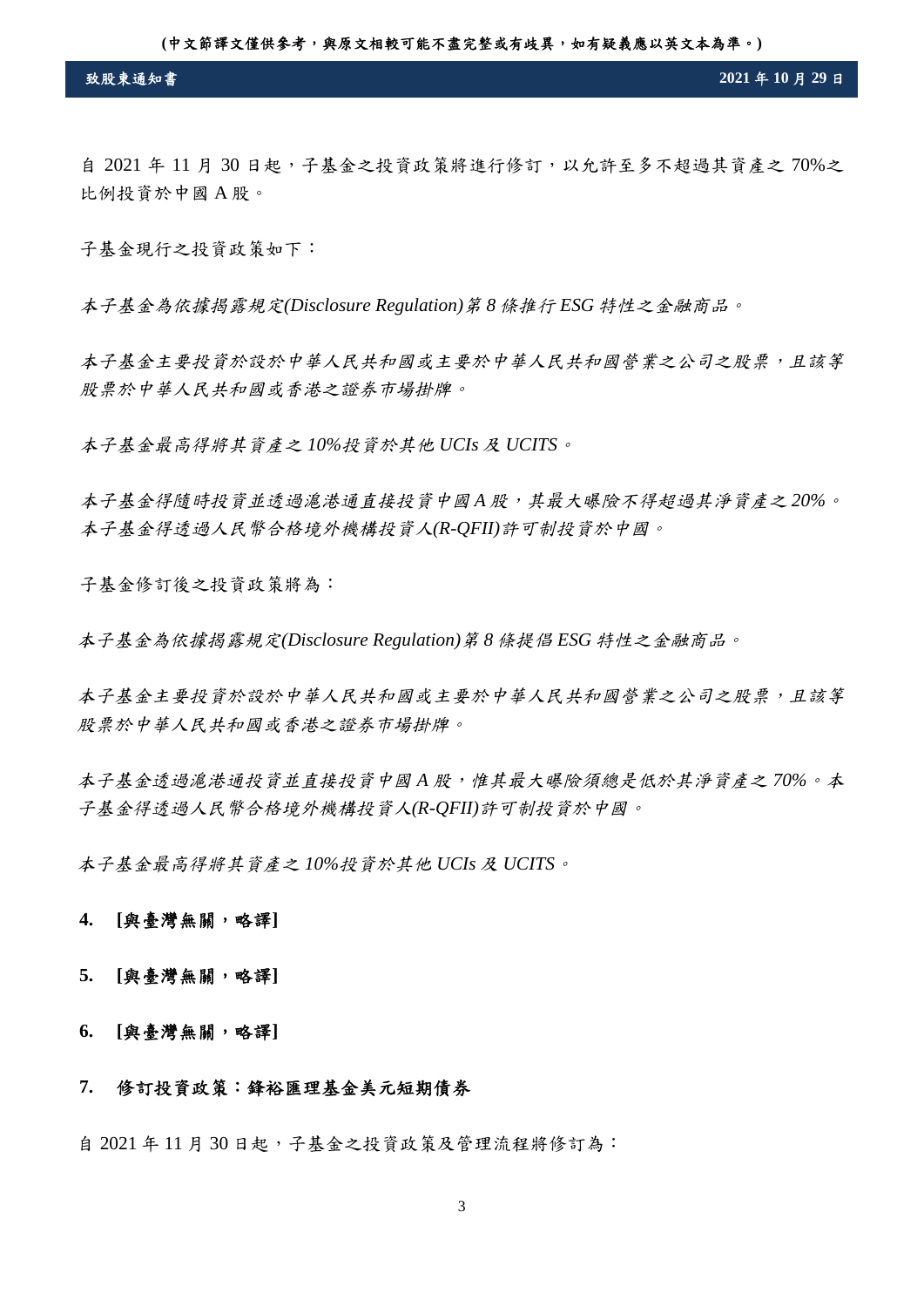- − 納入一補充目標,旨在實現其投資組合獲得高於投資範圍之 ESG 分數;
- − 於其管理流程中反映 ESG 相關方法以符合揭露規定(Disclosure Regulation)第 8 條關於提 倡環境或社會特性之商品規定。

因此,子基金將依據揭露規定第 8 條進行分類。

## **8.** 修訂投資政策:鋒裕匯理基金新興市場當地貨幣債券**(**基金之配息來源可能為本金**)**

自 2021 年 11 月 30 日起,子基金之投資政策及管理流程將修訂為:

- − 納入一補充目標,旨在實現其投資組合獲得高於投資範圍之 ESG 分數;
- − 於其管理流程中反映 ESG 相關方法以符合揭露規定(Disclosure Regulation)第 8 條關於提 倡環境或社會特性之商品規定。

因此,子基金將依據揭露規定第 8 條進行分類。

# **9. [**與臺灣無關,略譯**]**

# **10.** 子基金更名、修訂投資政策及變更指標:鋒裕匯理基金領先歐洲企業股票

自 2021年11月30日起,子基金鋒裕匯理基金領先歐洲企業股票將更名為鋒裕匯理基金永續領先 歐洲企業股票(Amundi Funds Sustainable Top European Players)。

自 2021 年 11 月 30 日起,子基金之目標、投資政策及管理流程將修訂為:

- 採用新目標,包括依據揭露規定第9條透過永續性投資增加子基金之資產價值,旨在為減少 投資組合之碳足跡作出貢獻;
- 將用於揭露規定目的之指標自 MSCI Europe Index 變更為 MSCI Europe Climate Change Index。新指標將作為調整投資組合碳濃度之參考;
- − 於其管理流程中反映 ESG相關方法以符合揭露規定第 9條關於提倡環境或社會特性之商品 規定。

修訂後之子基金投資政策將為:

# 投資:

本子基金至少將其資產之 *67%*投資於以歐洲為公司註冊地、或其大部份經濟活動在歐洲進行, 且符合子基金減少碳足跡之永續性投資目標之中、大型資本公司所發行的股票。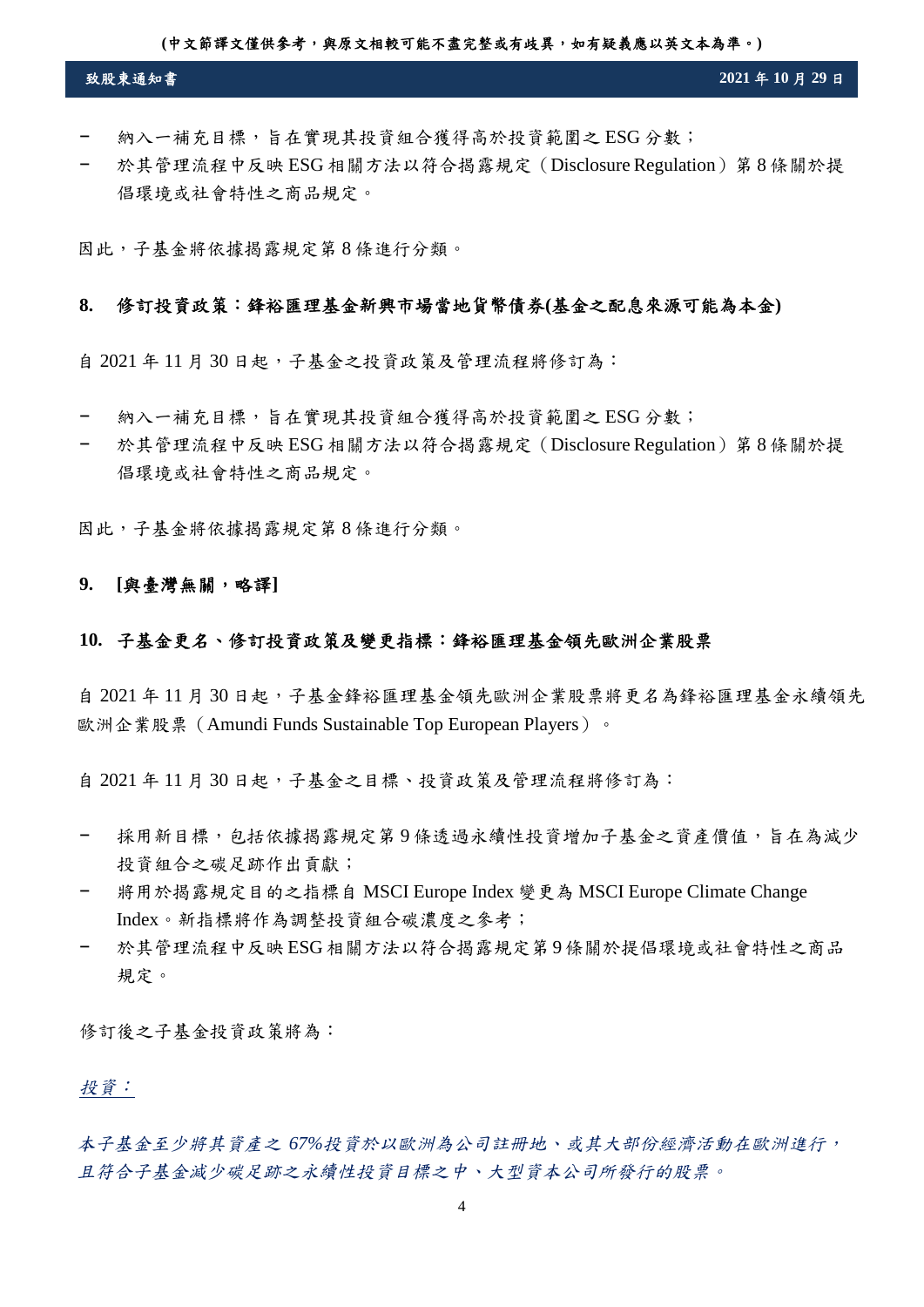本子基金之可投資領域主要係歐洲掛牌股票,其得投資於任何經濟區域,且於任何特定時間得 著重於相對少數之公司,而其投資組合之建構具有與 *MSCI Europe Climate Change Index* 相符之 碳濃度。

本子基金最高得將其資產之 *10%*投資於其他 *UCIs* 及 *UCITS*。

**11. [**與臺灣無關,略譯**]** 

- **12. [**與臺灣無關,略譯**]**
- **13. [**與臺灣無關,略譯**]**

## **14.** 指標變更:鋒裕匯理基金美元短期債券

(其餘與台灣無關,略譯)

此外,自 2022年2月1日起,子基金鋒裕匯理基金美元短期債券之指標將變更如下:

| 基金名稱   | 指標 (現行)     | 績效費指標<br>[現行)      | 更新之指標                | 更新之績效費指<br>標         |
|--------|-------------|--------------------|----------------------|----------------------|
|        |             |                    | <b>ICE BofA US</b>   | <b>ICE BofA US</b>   |
| 鋒裕匯理基金 | USD Libor 3 | <b>USD</b> Libor 3 | 3-month              | 3-month              |
| 美元短期債券 | month       | month              | <b>Treasury Bill</b> | <b>Treasury Bill</b> |
|        |             |                    | Index                | Index                |

若您不同意此等變更之任何部分或全部,您得買回您的股份而毋須支付鋒裕匯理基金公開說明書 中所載之買回費。

最新版鋒裕匯理基金公開說明書及重要投資人資訊,得於註冊辦公室免費索取。

若您需要任何進一步之資訊,請聯絡您的當地代表。

# 董事會

謹啓

**[**餘略**]** 

5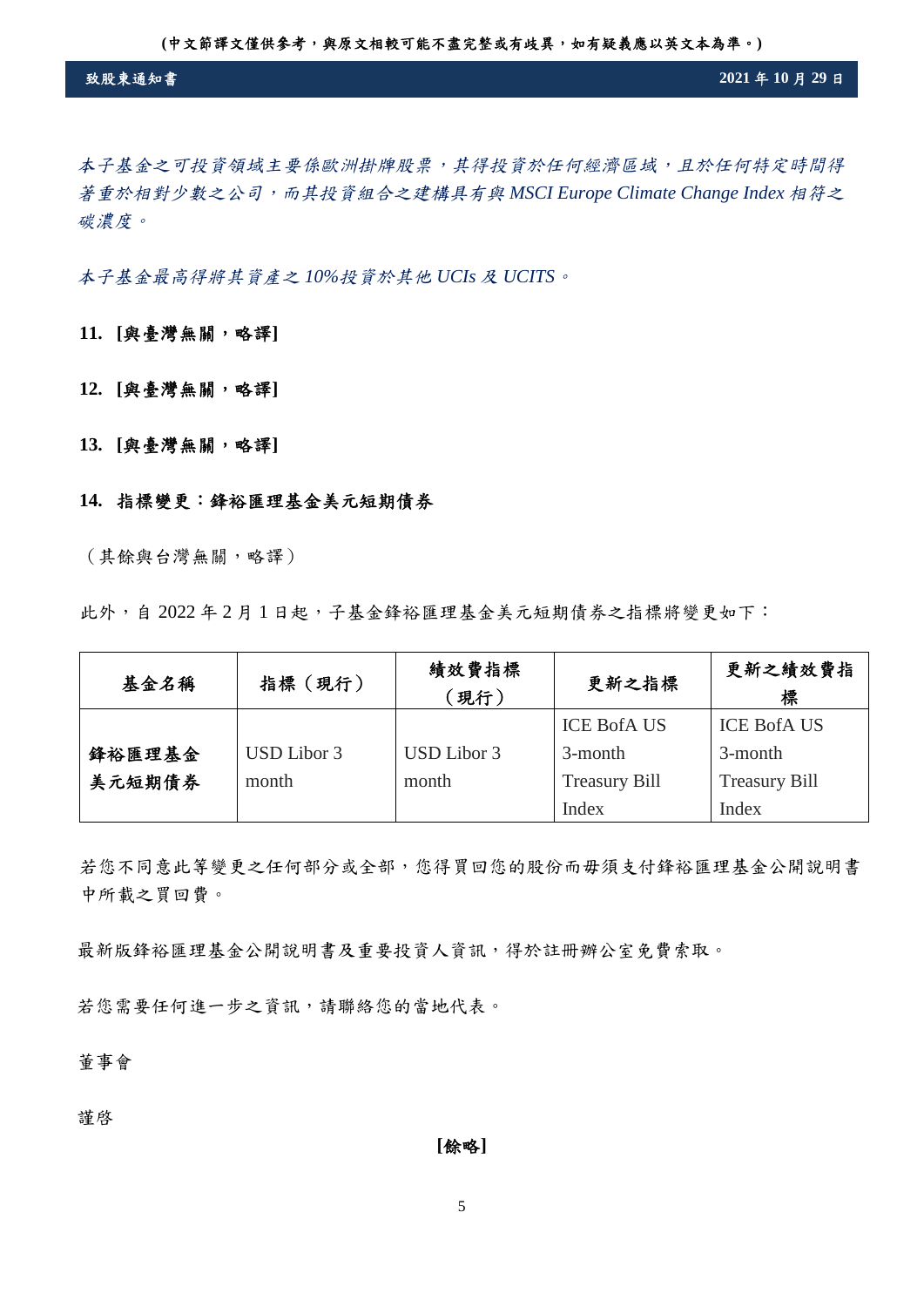# 聯絡資料

鋒裕匯理基金 註冊辦公室:5, allée Scheffer – L- 2520 Luxembourg 地址:BP 1104 – L-1011 Luxembourg 電話: +352 26 86 80 01 - 傳真: +352 26 86 80 99 - info@amundi.com 盧森堡商業登記處編號 B 68806

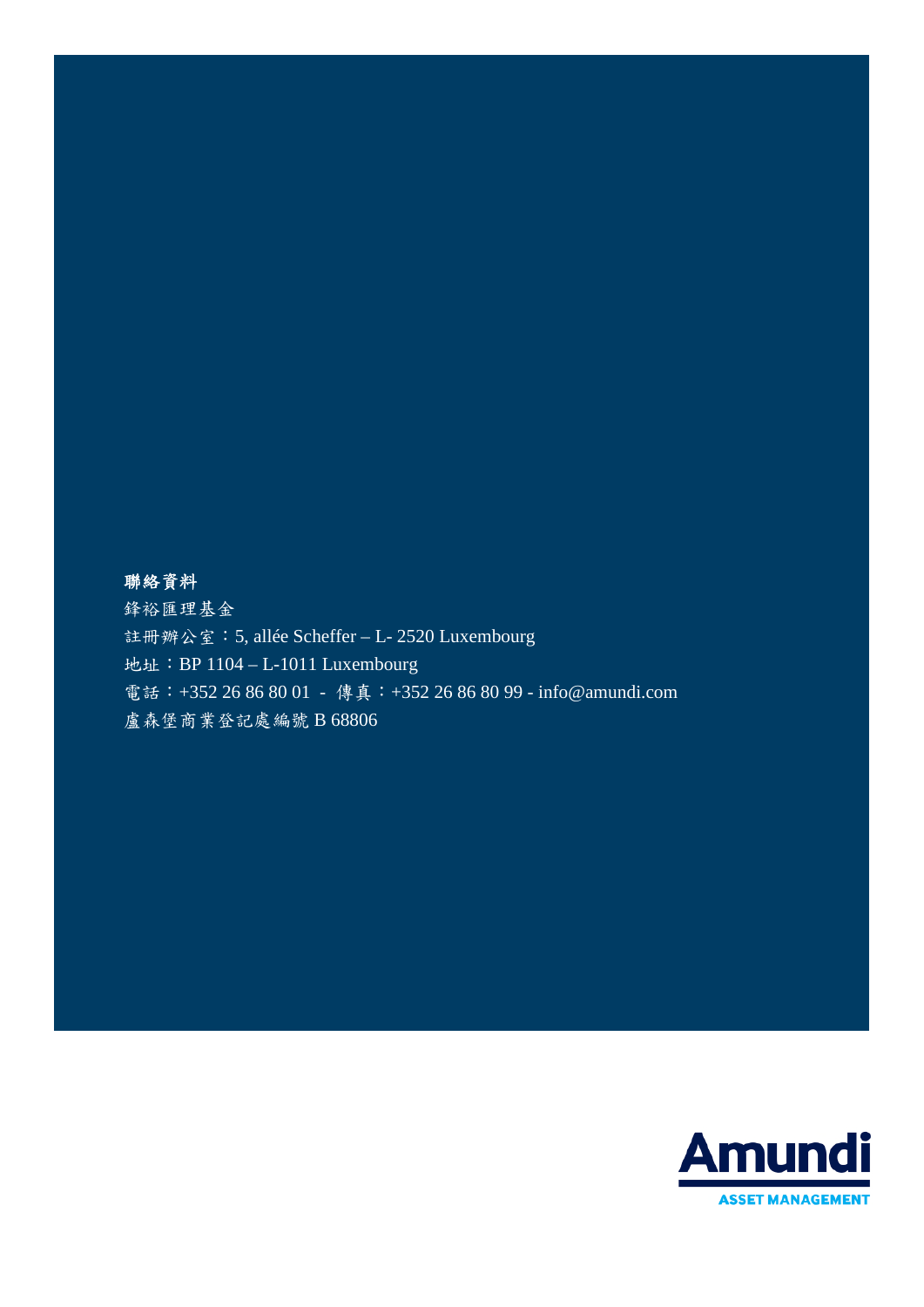



# Notice to Shareholders of: **Amundi Funds**

29 October 2021 Luxembourg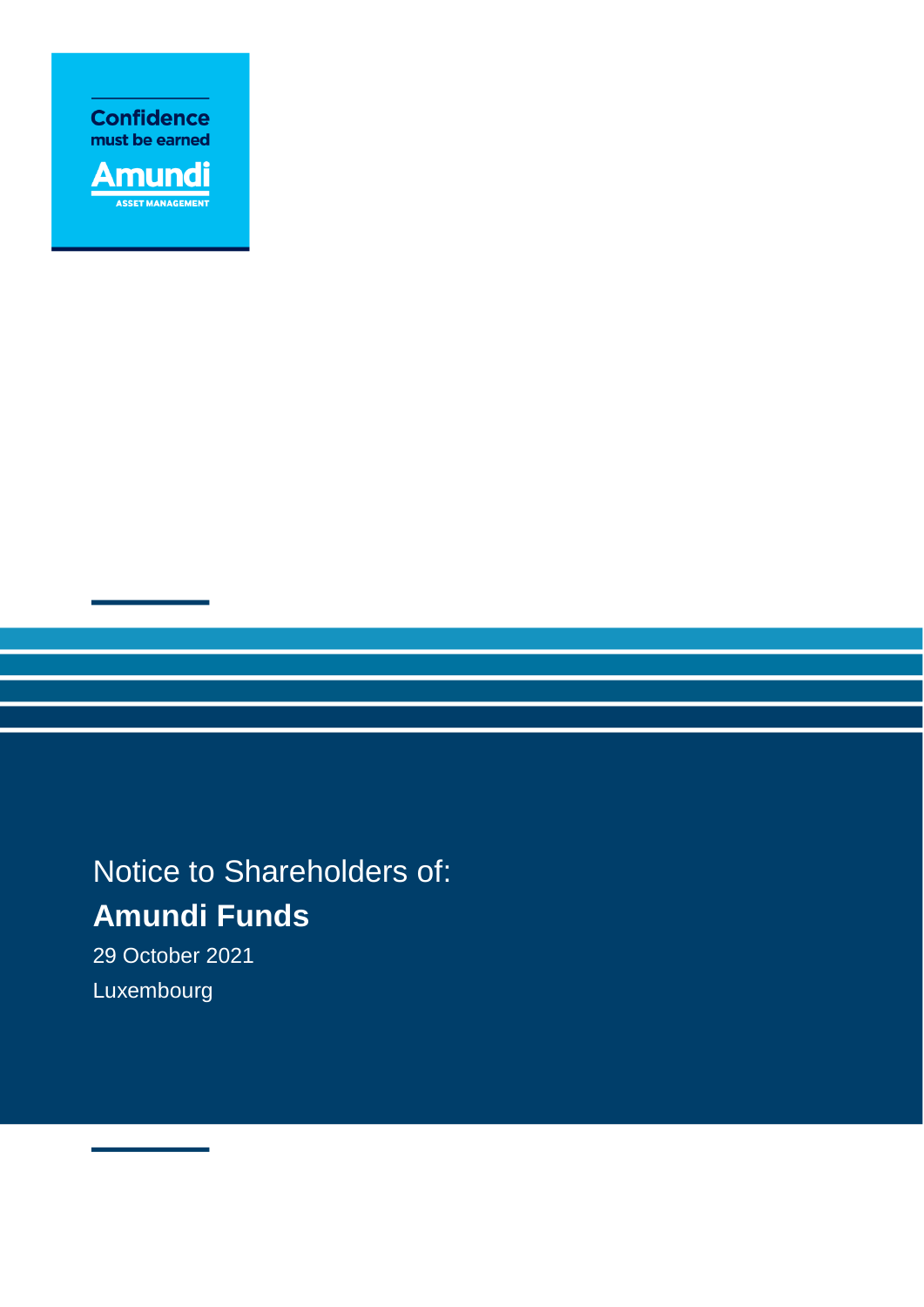# **Contents**

| 1. NAV suspension on public holidays                                                                                                                                                                                                                                                                                                                                                                                                                                                                                                                                                                 | 3              |
|------------------------------------------------------------------------------------------------------------------------------------------------------------------------------------------------------------------------------------------------------------------------------------------------------------------------------------------------------------------------------------------------------------------------------------------------------------------------------------------------------------------------------------------------------------------------------------------------------|----------------|
| 2. Investment Policy Amendment: Amundi Funds Pioneer Strategic Income                                                                                                                                                                                                                                                                                                                                                                                                                                                                                                                                | 3              |
| 3. Investment Policy Amendment: Amundi Funds China Equity                                                                                                                                                                                                                                                                                                                                                                                                                                                                                                                                            | $\overline{4}$ |
| 4. Investment Policy Amendment: Amundi Funds Target Coupon                                                                                                                                                                                                                                                                                                                                                                                                                                                                                                                                           | $\overline{4}$ |
| 5. Investment Policy Amendment: Amundi Funds Emerging Markets Corporate<br>High Yield Bond; Amundi Funds Optimal Yield                                                                                                                                                                                                                                                                                                                                                                                                                                                                               | $\overline{4}$ |
| 6. Investment Policy Amendment: Amundi Funds Russian Equity                                                                                                                                                                                                                                                                                                                                                                                                                                                                                                                                          | $\overline{4}$ |
| 7. Investment Policy Amendment: Amundi Funds Pioneer US Short Term Bond                                                                                                                                                                                                                                                                                                                                                                                                                                                                                                                              | $\overline{5}$ |
| 8. Investment Policy Amendment: Amundi Funds Emerging Markets Local<br><b>Currency Bond</b>                                                                                                                                                                                                                                                                                                                                                                                                                                                                                                          | 5              |
| 9. Investment Policy Amendment: Amundi Funds Montpensier Great European<br>Models SRI; Amundi Funds Montpensier M Climate Solutions; Amundi Funds Impact<br><b>Green Bonds</b>                                                                                                                                                                                                                                                                                                                                                                                                                       | 5              |
| 10. Sub-Fund Rename, Investment Policy Amendment and Benchmark Change:<br>Amundi Funds Top European Players                                                                                                                                                                                                                                                                                                                                                                                                                                                                                          | 5              |
| 11. Sub-Fund Rename, Investment Policy Amendment and Benchmark Change:<br>Amundi Funds Global Perspectives                                                                                                                                                                                                                                                                                                                                                                                                                                                                                           | 6              |
| 12. Sub-Fund Rename: Amundi Funds Argo Bond and Amundi Funds Argo Bond<br>Dynamic                                                                                                                                                                                                                                                                                                                                                                                                                                                                                                                    | 6              |
| 13. Removal of Sub-Investment Manager: Amundi Funds Latin America Equity                                                                                                                                                                                                                                                                                                                                                                                                                                                                                                                             | 6              |
| 14. Benchmark Change: Amundi Funds Absolute Return Credit; Amundi Funds<br>Absolute Return European Equity; Amundi Funds Absolute Return Forex; Amundi<br>Funds Absolute Return Multi Strategy; Amundi Funds Global Macro Bonds &<br>Currencies; Amundi Funds Global Macro Bonds & Currencies Low Vol; Amundi Funds<br>Global Perspectives; Amundi Funds Multi Strategy Growth; Amundi Funds Optimal Yield;<br>Amundi Funds Optimal Yield Short Term; Amundi Funds Pioneer US Short Term<br>Bond; Amundi Funds Strategic Bond; Amundi Funds Volatility Euro; Amundi<br><b>Funds Volatility World</b> | $\mathbf{7}$   |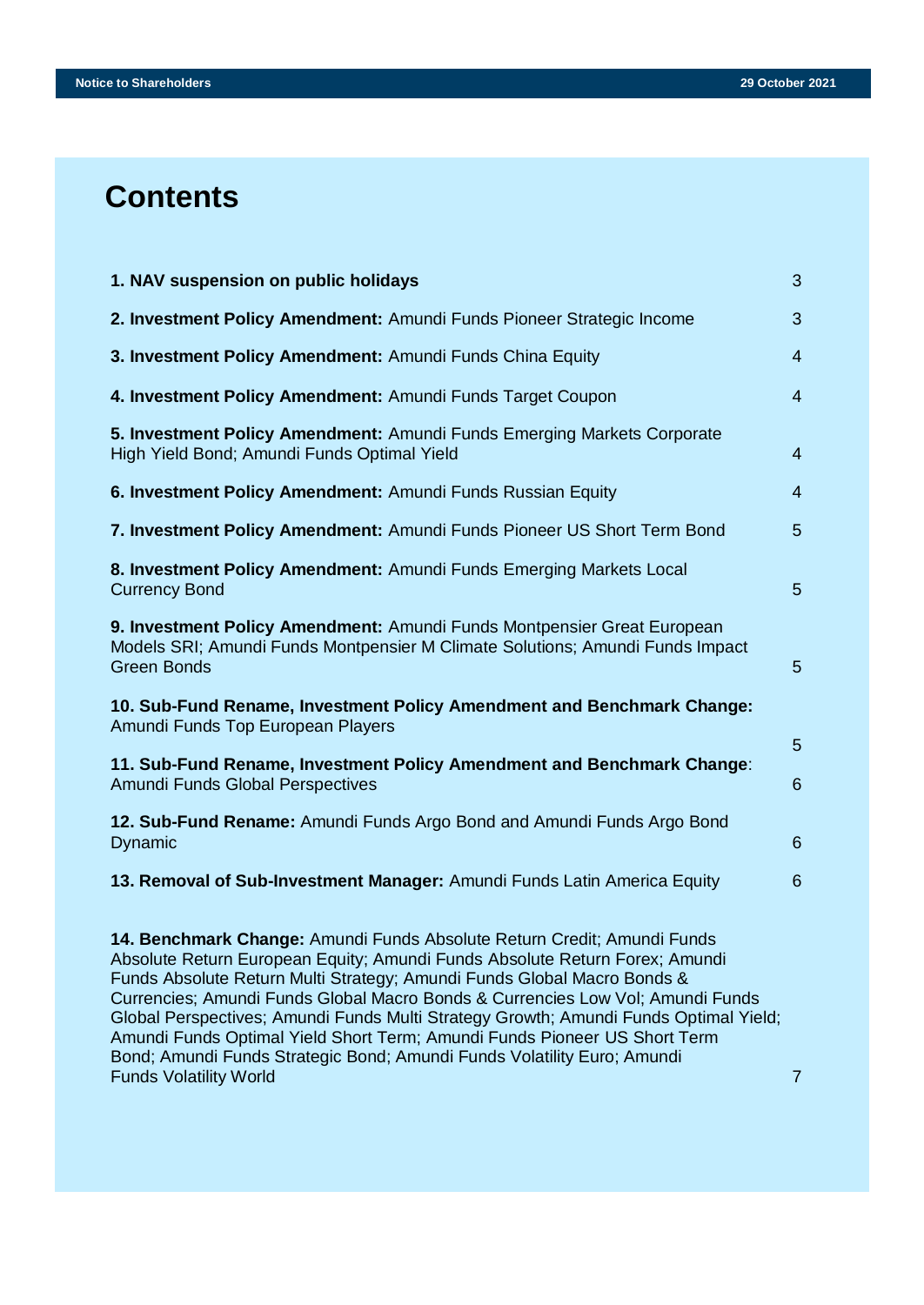Dear Shareholder,

The board of directors of Amundi Funds (the "**Board**") would like to inform you of the following changes:

# **1. NAV suspension on public holidays**

The following Sub-Funds are not calculating their net asset value (NAV) when the NAV date is a holiday in the main stock exchanges in the countries shown in the table below:

| Sub-Fund                                                                                                                                                                                                                                                                             | Holiday<br>in<br>main<br>stock<br>exchange in:                |
|--------------------------------------------------------------------------------------------------------------------------------------------------------------------------------------------------------------------------------------------------------------------------------------|---------------------------------------------------------------|
| <b>Equity MENA</b>                                                                                                                                                                                                                                                                   | Luxembourg or MENA                                            |
| <b>Global Total Return Bond</b><br><b>Target Coupon</b><br>Protect 90<br>Montpensier Great European Models SRI<br>Impact Green Bonds                                                                                                                                                 | Luxembourg or France*                                         |
| European Equity Green Impact                                                                                                                                                                                                                                                         | Luxembourg, France* or UK                                     |
| Montpensier M Climate Solutions                                                                                                                                                                                                                                                      | Luxembourg, France* or USA                                    |
| Global Equity Dynamic Multi Factors<br>Pioneer US Equity Dividend Growth<br>Pioneer US Equity ESG Improvers<br>Pioneer US Equity Fundamental Growth<br>Pioneer US Equity Research<br>Pioneer US Equity Research Value<br><b>US Pioneer Fund</b><br><b>Global Equity Conservative</b> | Luxembourg or USA                                             |
| <b>Equity Japan Target</b><br>Japan Equity Engagement<br>Japan Equity Value                                                                                                                                                                                                          | Luxembourg or Japan                                           |
| China Equity                                                                                                                                                                                                                                                                         | Luxembourg, Hong Kong<br>- or<br>People's Republic of China** |
| <b>Russian Equity</b>                                                                                                                                                                                                                                                                | Luxembourg or Russia                                          |
| <b>SBI FM India Equity</b>                                                                                                                                                                                                                                                           | Luxembourg or India                                           |

This new rule replaced the current rule where no NAV is calculated during public holidays in the same countries.

\* With effect from 30 November 2021, and for France, there will be no NAV during public holidays or when the main stock exchange is closed.

\*\*With effect from 30 November 2021, the Sub-Fund Amundi Funds China Equity will not calculate NAVs when the NAV date is a holiday in the main stock exchanges of the People's Republic of China.

# **2. Investment Policy Amendment: Amundi Funds Pioneer Strategic Income**

With effect from 30 November 2021, the investment policy of the Sub-Fund will be amended to allow investments in China via Bond Connect and CIBM Direct. The revised investment policy of the Sub-Fund will be:

*The Sub-Fund invests at least 80% of its assets in bonds, including mortgage-related and asset-backed securities. These investments may be from anywhere in the world, including emerging markets, and may be denominated in any currency. The Sub-Fund may invest up to 70% of its assets in below-investment grade bonds, up to 20% in bonds rated below CCC by Standard & Poor's or considered to be of comparable quality by the Management Company, up to 30% in convertible securities and, on an ancillary basis, equities. The sub-fund may also invest up to 5% of its assets in Chinese bonds denominated in local currency. Investments may be made indirectly or directly (including via Bond Connect and CIBM Direct) in Chinese bonds denominated in any currency.*

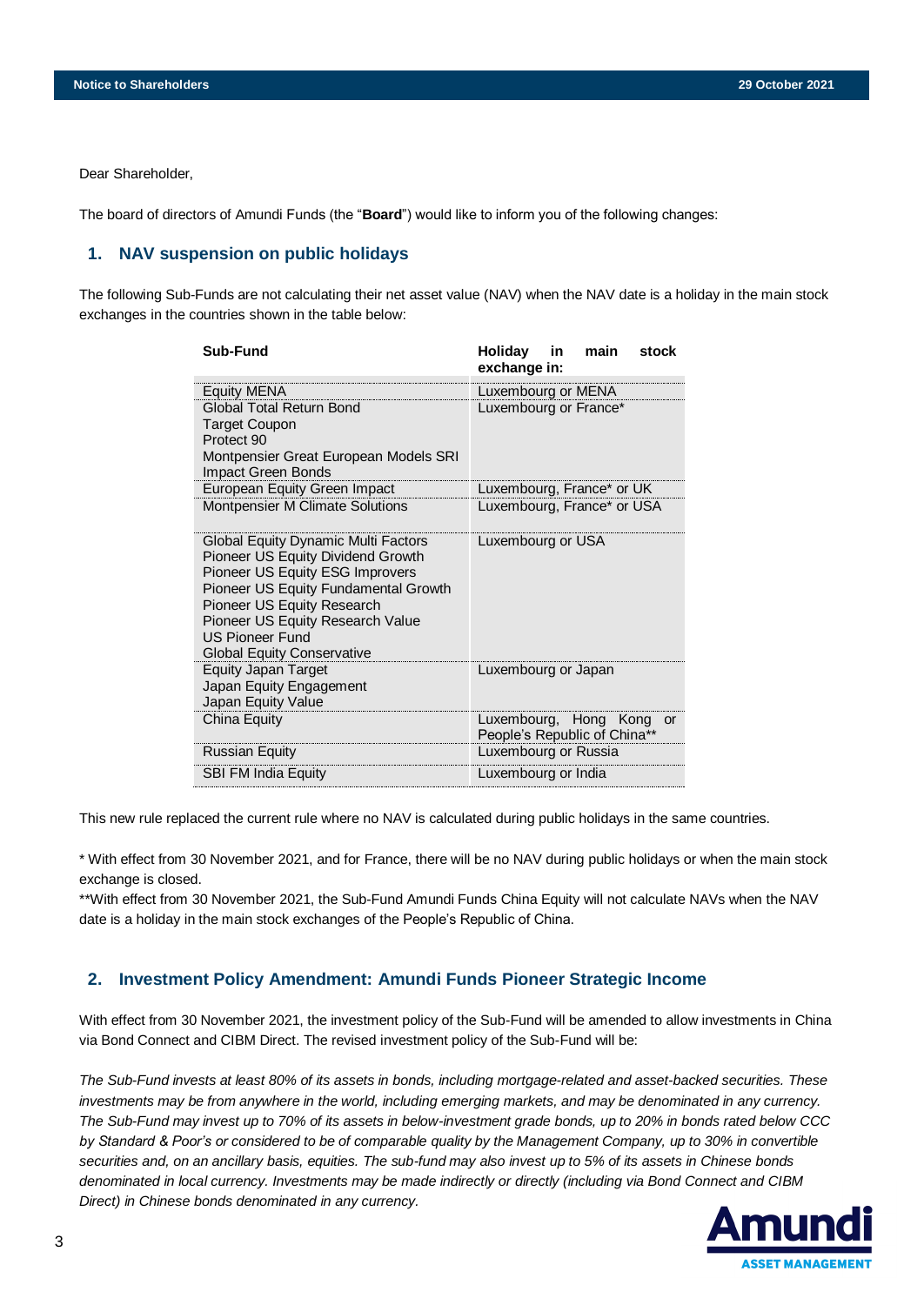*The Sub-Fund may hedge currency exposure back to either U.S. dollars or euro. The Sub-Fund may hold a position in any currency in connection with its investments, including as a means of managing currency exposure. The Sub-Fund may invest up to 10% of its assets in UCIs and UCITS*.

# **3. Investment Policy Amendment: Amundi Funds China Equity**

With effect from 30 November 2021, the investment policy of the Sub-Fund will be amended to allow investments in China A Shares up to a proportion below 70% of its assets.

The current investment policy of the Sub-Fund provides as follows:

*The Sub-Fund is a financial product that promotes ESG characteristics pursuant to Article 8 of the Disclosure Regulation. The Sub-Fund invests mainly in equities of companies based in, or that do most of their business in, the People's Republic of China, and that are listed on stock markets there or in Hong Kong.* 

*The Sub-Fund may invest up to 10% of its assets in other UCIs and UCITS*.

*The Sub-Fund may from time to time invest and have direct access to China A Shares via Stock Connect with an exposure of up to 20% of its net assets. The Sub-Fund may invest in China via the R-QFII licence system.*

The revised investment policy of the Sub-Fund will be:

*The Sub-Fund is a financial product that promotes ESG characteristics pursuant to Article 8 of the Disclosure Regulation. The Sub-Fund invests mainly in equities of companies based in, or that do most of their business in, the People's Republic of China, and that are listed on stock markets there or in Hong Kong.* 

*The Sub-Fund invests and have direct access to China A Shares via Stock Connect with an exposure below 70% of its net assets at all times. The Sub-Fund may invest in China via the R-QFII license system.*

*The Sub-Fund may invest up to 10% of its assets in other UCIs and UCITS*.

# **4. Investment Policy Amendment: Amundi Funds Target Coupon**

With effect from 05 March 2021, the investment policy and management process of the Master Fund was amended to:

- include a complementary objective that aims to achieve a portfolio ESG score above the ESG score of its investment universe;
- − reflect ESG related approaches in its management process, in line with Article 8 of the Disclosure Regulation that relates to products which promotes environmental or social characteristics;

As a result, the Sub-Fund will be classified pursuant to article 8 of the Disclosure Regulation.

# **5. Investment Policy Amendment: Amundi Funds Emerging Markets Corporate High Yield Bond; Amundi Funds Optimal Yield**

With effect from 30 November 2021, the investment policies of the above Sub-Funds will be amended to increase the maximum exposure to distressed debt from 10% to 15% of their assets.

# **6. Investment Policy Amendment: Amundi Funds Russian Equity**

With effect from 30 November 2021, the investment policy and management process of the Sub-Fund will be amended to:

- include a complementary objective that aims to achieve a portfolio ESG score above the ESG score of its benchmark;
- − reflect ESG related approaches in its management process, in line with Article 8 of the Disclosure Regulation that relates to products which promotes environmental or social characteristics.

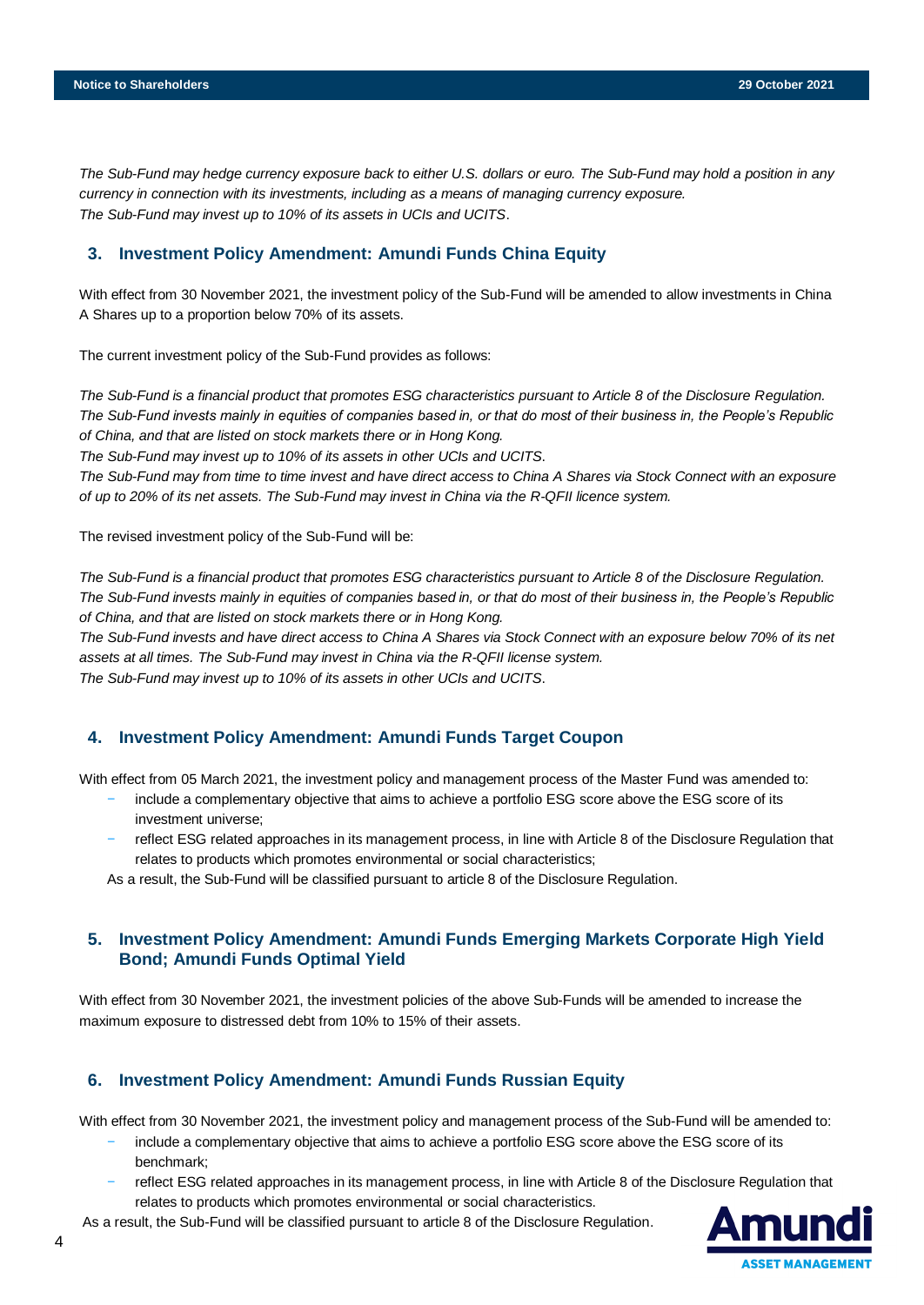# **7. Investment Policy Amendment: Amundi Funds Pioneer US Short Term Bond**

With effect from 30 November 2021, the investment policy and management process of the Sub-Fund will be amended to:

- include a complementary objective that aims to achieve a portfolio ESG score above the ESG score of its investment universe;
- − reflect ESG related approaches in its management process, in line with Article 8 of the Disclosure Regulation that relates to products which promotes environmental or social characteristics;

As a result, the Sub-Fund will be classified pursuant to article 8 of the Disclosure Regulation.

# **8. Investment Policy Amendment: Amundi Funds Emerging Markets Local Currency Bond**

With effect from 30 November 2021, the investment policy and management process of the Sub-Fund will be amended to:

- include a complementary objective that aims to achieve a portfolio ESG score above the ESG score of its investment universe;
- − reflect ESG related approaches in its management process, in line with Article 8 of the Disclosure Regulation that relates to products which promotes environmental or social characteristics;

As a result, the Sub-Fund will be classified pursuant to article 8 of the Disclosure Regulation.

# **9. Investment Policy Amendment: Amundi Funds Montpensier Great European Models SRI; Amundi Funds Montpensier M Climate Solutions; Amundi Funds Impact Green Bonds**

With effect from 29 October 2021, the Sub-Funds Amundi Funds Montpensier Great European Models SRI, Amundi Funds Montpensier M Climate Solutions and Amundi Funds Impact Green Bonds will be amended to suppress the reference that the Sub-Funds may invest in derivatives that are used for hedging only.

# **10. Sub-Fund Rename, Investment Policy Amendment and Benchmark change: Amundi Funds Top European Players;**

With effect from 30 November 2021, the Sub-Fund Amundi Funds Top European Players will be renamed as Amundi Funds Sustainable Top European Players.

With effect from 30 November 2021, the objective, investment policy and management process of the Sub-Fund will be amended to :

- adopt a new objective that consists to increase the value of the sub-fund's assets through investment in Sustainable Investments pursuant to Article 9 of the Disclosure Regulation, with the aim to contribute to reduce the carbon footprint of the portfolio;
- − change the benchmark used for the purpose of the Disclosure Regulation from the MSCI Europe Index to the MSCI Europe Climate Change Index. The new benchmark serves as a reference to align the portfolio's carbon intensity;
- − reflect ESG related approaches in its management process, in line with Article 9 of the Disclosure Regulation that relates to products which promotes environmental or social characteristics.

The revised investment policy of the Sub-Fund will be:

### *Investments:*

*The Sub-Fund invests at least 67% of its assets in equities of medium and large cap companies that are based or do most of their business in Europe and which are aligned with the Sub-Fund's sustainable investment objective of having a reduced carbon footprint.*

*The Sub-Funds investible universe is predominantly listed European equities, it may invest in any area of the economy, at any given time its holdings may be focused on a relatively small number of companies with the portfolio constructed in such a way to have a carbon intensity which is aligned with the MSCI Europe Climate Change Index.*

*The Sub-Fund may invest up to 10% of its assets in other UCIs and UCITS.*

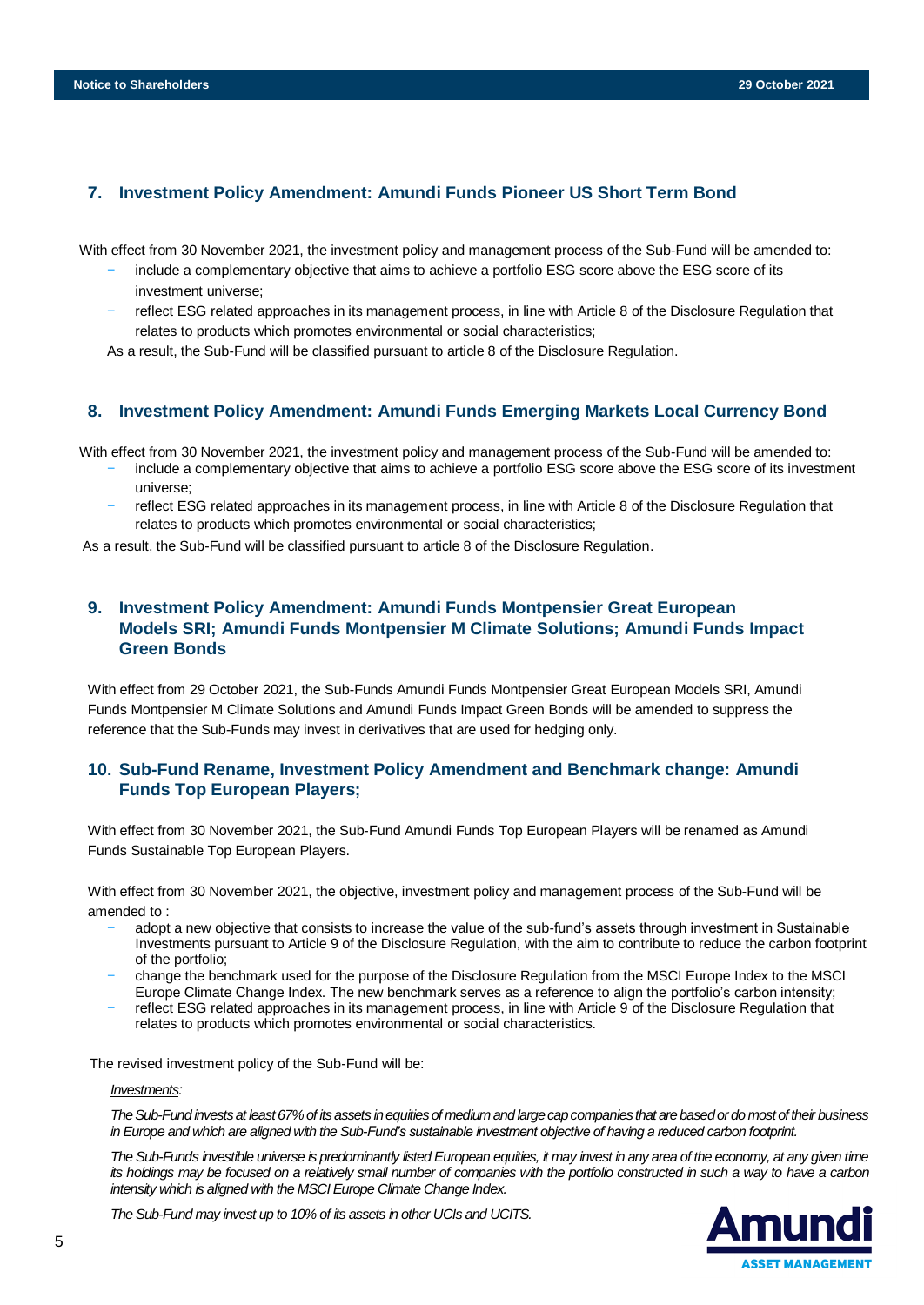# **11. Sub-Fund Rename and Investment Policy Amendment and Benchmark change: Amundi Funds Global Perspectives**

With effect from 30 November 2021, the Sub-Fund Amundi Funds Global Perspectives will be renamed as Amundi Funds Sustainable Global Perspectives.

With effect from 30 November 2021, the objective, investment policy and management process of the Sub-Fund will be amended to :

- adopt a new objective that consists to increase the value of the sub-fund's assets through investment in Sustainable Investments pursuant to Article 9 of the Disclosure Regulation, with the aim to contribute to reduce the carbon footprint of the portfolio;
- − adopt the new composite benchmark 60% MSCI ACWI Climate Change Index + 15% MSCI USD IG Climate Change Corporate Bond Index + 15% MSCI EUR IG Climate Change Corporate Bond Index + 5% MSCI USD HY Climate Change Corporate Bond Index + 5% MSCI EUR HY Climate Change Corporate Bond Index for the purpose of the Disclosure Regulation. The new benchmark serves as a reference to align the portfolio's carbon intensity;
- − reflect ESG related approaches in its management process, in line with Article 9 of the Disclosure Regulation that relates to products which promotes environmental or social characteristics;
- − reduce exposure to asset-backed securities (ABS) from 20% to 10%.

The revised investment policy of the Sub-Fund will be:

### *Investments:*

*The Sub-Fund invests in all types of asset classes of issuers from around the world, including emerging markets and which are aligned with the funds sustainable investment objective of having a reduced carbon footprint. Specifically, the Sub-Fund invests at least 66% of assets in equities, bonds and convertible bonds around the world, including in emerging markets.* 

*While complying with the above policies, the Sub-Fund may also invest up to these percentages of net assets in:*

*- money market instruments and deposits: 33%*

*- asset-backed securities (ABS): 10%*

*- UCITS/UCIs: 10%*

*The Sub-Fund's exposure to commodities and real estates is limited each to 10% of net assets.*

*The Sub-Fund's exposure to contingent convertible bonds is limited to 10% of net assets.*

*The portfolio is constructed in such a way to have a carbon intensity which is aligned with the composite index.* 

*The overall modified duration of the portfolio ranges from -2 to +10. There are no ratings, sectors or market capitalization constraints on these fixed income investments.*

# **12. Sub-Fund Rename: Amundi Funds Argo Bond and Amundi Funds Argo Bond Dynamic**

With effect from 30 November 2021, the Sub-Fund Amundi Funds Argo Bond will be renamed as Amundi Funds Absolute Return Global Opportunities Bond and the Sub-Fund Amundi Funds Argo Bond Dynamic will be renamed as Amundi Funds Absolute Return Global Opportunities Bond Dynamic.

## **13. Removal of Sub-Investment Manager: Amundi Funds Latin America Equity**

With effect from 30 November 2021, Amundi (UK) Limited will be removed as Sub-Investment Manager of the subfund Latin America Equity.

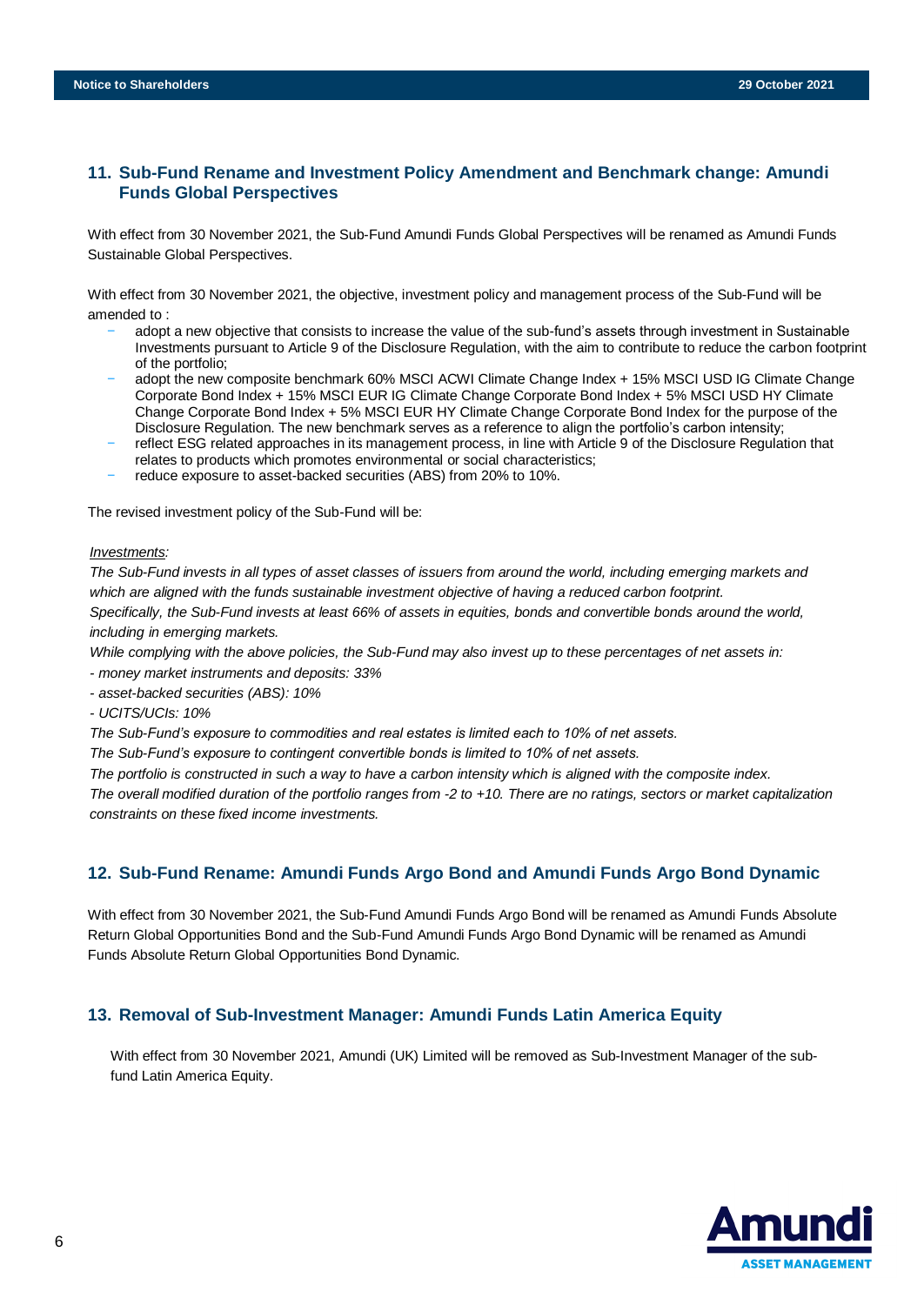**14. Benchmark Change: Amundi Funds Absolute Return Credit; Amundi Funds Absolute Return European Equity; Amundi Funds Absolute Return Forex; Amundi Funds Absolute Return Multi-Strategy; Amundi Funds Global Macro Bonds & Currencies; Amundi Funds Global Macro Bonds & Currencies Low Vol; Amundi Funds Global Perspectives<sup>1</sup> ; Amundi Funds Multi-Strategy Growth; Amundi Funds Optimal Yield; Amundi Funds Optimal Yield Short Term; Amundi Funds Pioneer US Short Term Bond; Amundi Funds Strategic Bond; Amundi Funds Volatility Euro; Amundi Funds Volatility World**

With effect from 30 November 2021, the benchmark of the Sub-Funds will be changed as follows:

| <b>Fund Name</b>                                        | <b>Benchmark</b><br>(Current)                                                            | <b>Performance</b><br><b>Fee Benchmark</b><br>(Current) | <b>Updated</b><br><b>Benchmark</b>                                 | <b>Updated</b><br><b>Performance Fee</b><br><b>Benchmark</b> |
|---------------------------------------------------------|------------------------------------------------------------------------------------------|---------------------------------------------------------|--------------------------------------------------------------------|--------------------------------------------------------------|
| <b>Absolute Return</b><br><b>Credit</b>                 | <b>EONIA</b><br>EONIA + 4% quoted as<br>indicative expected<br>return                    | <b>EONIA</b>                                            | <b>ESTER</b><br>$ESTER + 4%$                                       | <b>ESTER</b>                                                 |
| <b>Absolute Return</b><br><b>European Equity</b>        | <b>EONIA</b>                                                                             | <b>EONIA</b>                                            | <b>ESTER</b>                                                       | <b>ESTER</b>                                                 |
| <b>Absolute Return</b><br><b>Forex</b>                  | <b>EONIA</b><br>EONIA + 3% quoted as<br>indicative expected<br>return                    | <b>EONIA</b>                                            | <b>ESTER</b><br>$ESTER + 3%$                                       | <b>ESTER</b>                                                 |
| <b>Absolute Return</b><br><b>Multi-Strategy</b>         | <b>EONIA</b>                                                                             | <b>EONIA</b>                                            | <b>ESTER</b>                                                       | <b>ESTER</b>                                                 |
| <b>Global Macro</b><br>Bonds &<br><b>Currencies</b>     | <b>EONIA</b><br>EONIA + 4% quoted as<br>indicative expected<br>return                    | <b>EONIA</b>                                            | <b>ESTER</b><br>$ESTER + 4%$                                       | <b>ESTER</b>                                                 |
| Global Macro<br>Bonds &<br><b>Currencies Low</b><br>Vol | <b>EONIA</b><br>EONIA + 1% quoted as<br>indicative expected<br>return                    | <b>EONIA</b>                                            | <b>ESTR</b><br>$ESTER + 1%$                                        | <b>ESTER</b>                                                 |
| Perspectives <sup>2</sup>                               | <b>EONIA</b><br>Sustainable Global EONIA + 5% quoted as<br>indicative expected<br>return | $EONIA + 5%$                                            | <b>ESTR</b><br>ESTER+5%<br>quoted as indicative<br>expected return | $ESTER + 5%$                                                 |
| <b>Multi-Strategy</b><br>Growth                         | <b>EONIA</b>                                                                             | <b>EONIA</b>                                            | <b>ESTER</b>                                                       | <b>ESTER</b>                                                 |
| <b>Optimal Yield</b>                                    | <b>EONIA</b>                                                                             | $EONIA + 3%$                                            | <b>ESTER</b>                                                       | $ESTER + 3%$                                                 |
| <b>Optimal Yield</b><br><b>Short Term</b>               | <b>EONIA</b>                                                                             | $EONIA + 2%$                                            | <b>ESTER</b>                                                       | $ESTER + 2%$                                                 |
| <b>Strategic Bond</b>                                   | <b>EONIA</b>                                                                             | $EONIA + 2.5%$                                          | <b>ESTER</b>                                                       | ESTER +2.5%                                                  |

<sup>1</sup> Amundi Funds Global Perspectives has been renamed as Amundi Funds Sustainable Global Perspectives. Please see section 11 of the present Notice.

<sup>2</sup> Amundi Funds Global Perspectives has been renamed as Amundi Funds Sustainable Global Perspectives. Please see section 11 of the present Notice



 $\overline{a}$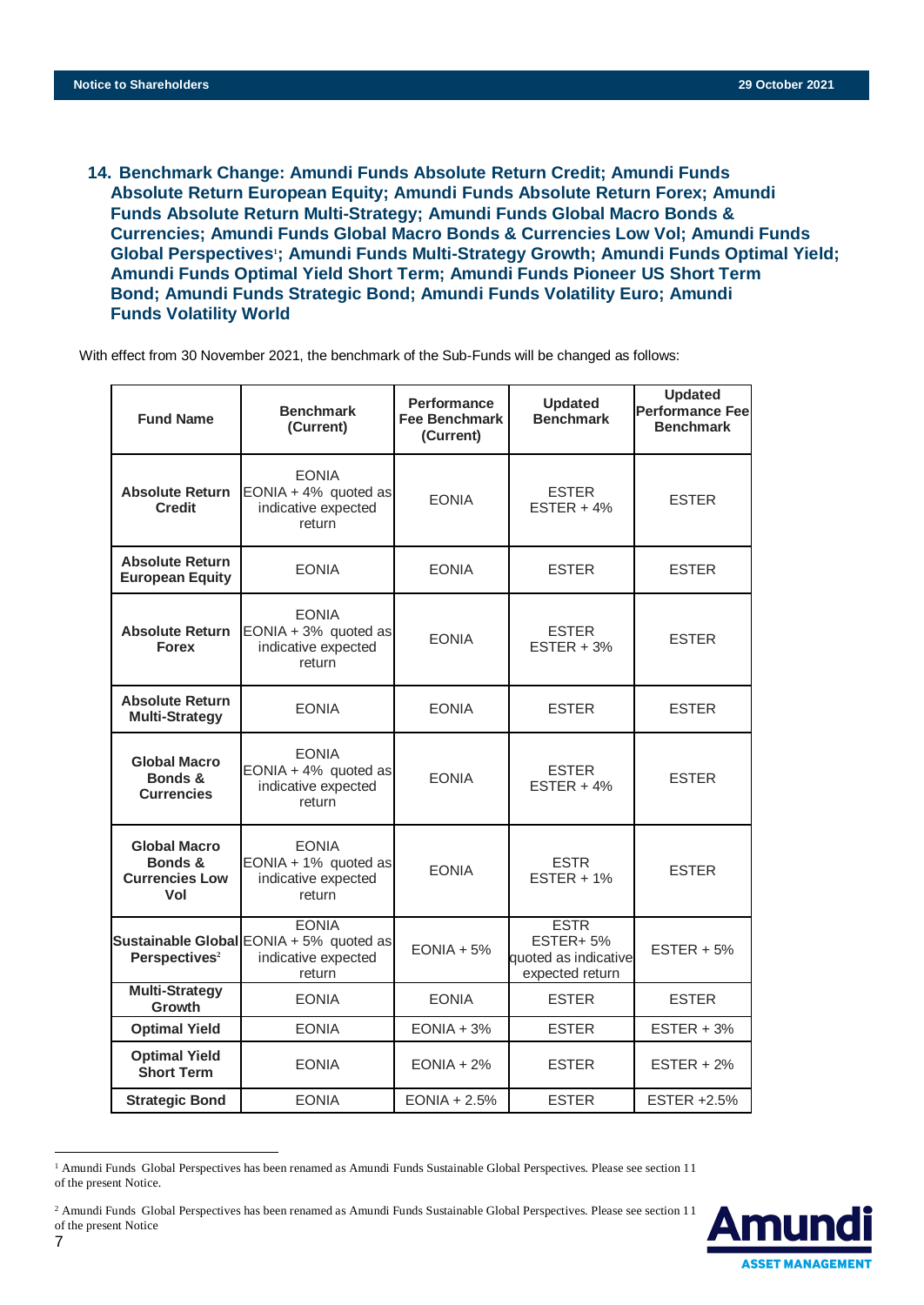| <b>Volatility Euro</b>  | EONIA+3%             | $EONIA + 3%$                       | ESTER+3%                                                    | $ESTER + 3%$                                                   |
|-------------------------|----------------------|------------------------------------|-------------------------------------------------------------|----------------------------------------------------------------|
| <b>Volatility World</b> | USD Libor 1 month+3% | <b>USD Libor 1</b><br>month $+3\%$ | Secured Overnight<br><b>Financing Rate</b><br>$(SOFF) + 3%$ | Secured<br>Overnight<br><b>Financing Rate</b><br>$(SOFF) + 3%$ |

Additionally, with effect from 1 February 2022, the benchmark of the Sub-Fund Pioneer US Short Term Bond will be changed as follows:

If you do not agree with any or all of these modifications, you may redeem your shares without redemption fee as provided in the prospectus of Amundi Funds.

The latest prospectus of Amundi Funds and the key investor information are available on request free of charge at the registered office.

If you would like any further information, please contact your local representatives.

Yours faithfully,

The Board of Directors